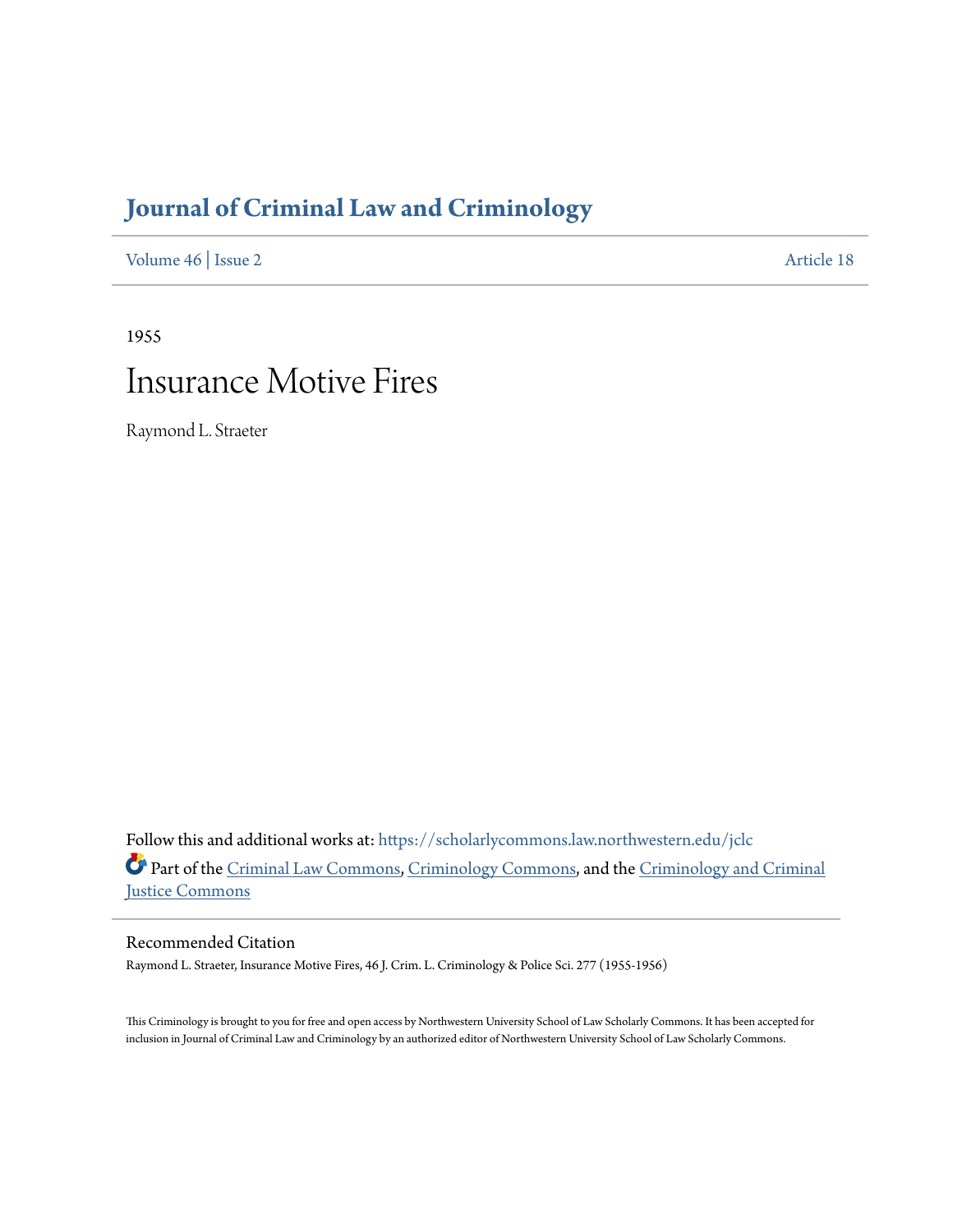## **INSURANCE** MOTIVE FIRES

## RAYMOND L. STRAETER

This paper was presented at the Arson Investigation Course, University of Southern California, School of Public Administration, where the author is an instructor for this course. He has served with the Los Angeles Fire Department since 1936 and with the Arson Bureau since **1938** and for the last three years has been in charge of the bureau. His instruction work in the field of arson investigation has included appearances at the 9th and 10th Purdue University Arson Seminars and the first arson seminar which was held by the University of California at Berkeley.--EDITOR.

The crime of arson, while occurring with less frequency than many other major crimes, is perhaps the most difficult to solve. There are various reasons for this. First, the fire aligns itself with the perpetrator and obligingly destroys clues. If the fire gains the headway that is intended the building is usually a total loss or its contents so completely destroyed as to make the search for evidence extremely laborious and discouraging. Another fact which tends'to make the crime of arson a difficult one to detect is the character of the criminal, particularly with reference to the insurance fire. In this type of case the arsonist may be, and probably is, a taxpayer citizen, and an influential member of a lodge or church. This makes it difficult to obtain information of any incriminating nature from his associates who naturally would not believe that the suspect could commit a crime. It may be true to some extent, for we find that any persons who commit arson would not think of committing any other crime but who, it appears, would be driven to arson in an effort to salvage their financial structure.

A wide variety of motives exist for the insurance fire; behind them all, however, is the wish to realize a profit from the fire. To begin with, and perhaps the most common motive, is a precarious financial condition brought on by business reversals, or brought on by other conditions, among which is high living. The suspect may be living beyond his means. This may be readily ascertained by inquiring into his living expenses, how much is he paying each month on his car, his home, furniture, loans, notes, and other expenses. It is surprising to note the number of people who neglect to pay their water, electric, and telephone bills before having a fire.

He may have overstocked the store with seasonal articles, and the articles failed to move as he anticipated. Various styles of clothing enter into this; or he may have overstocked anticipating a rising market, whereas the prices dropped, and he is left with a surplus stock and little or no cash.

The need for ready cash is another motive for a fire. A mortgage or note may be due, he may need money to pay a judgment or forestall a foreclosure. It is well to keep in mind that a burn-out or total loss is not necessary in many of these cases. Frequently, a comparatively small fire will accomplish this purpose.

And again, the fire may be motivated by the desire of the owner to quickly liquidate the business, or the motive may be the settlement of an estate, or the dissolution of a partnership.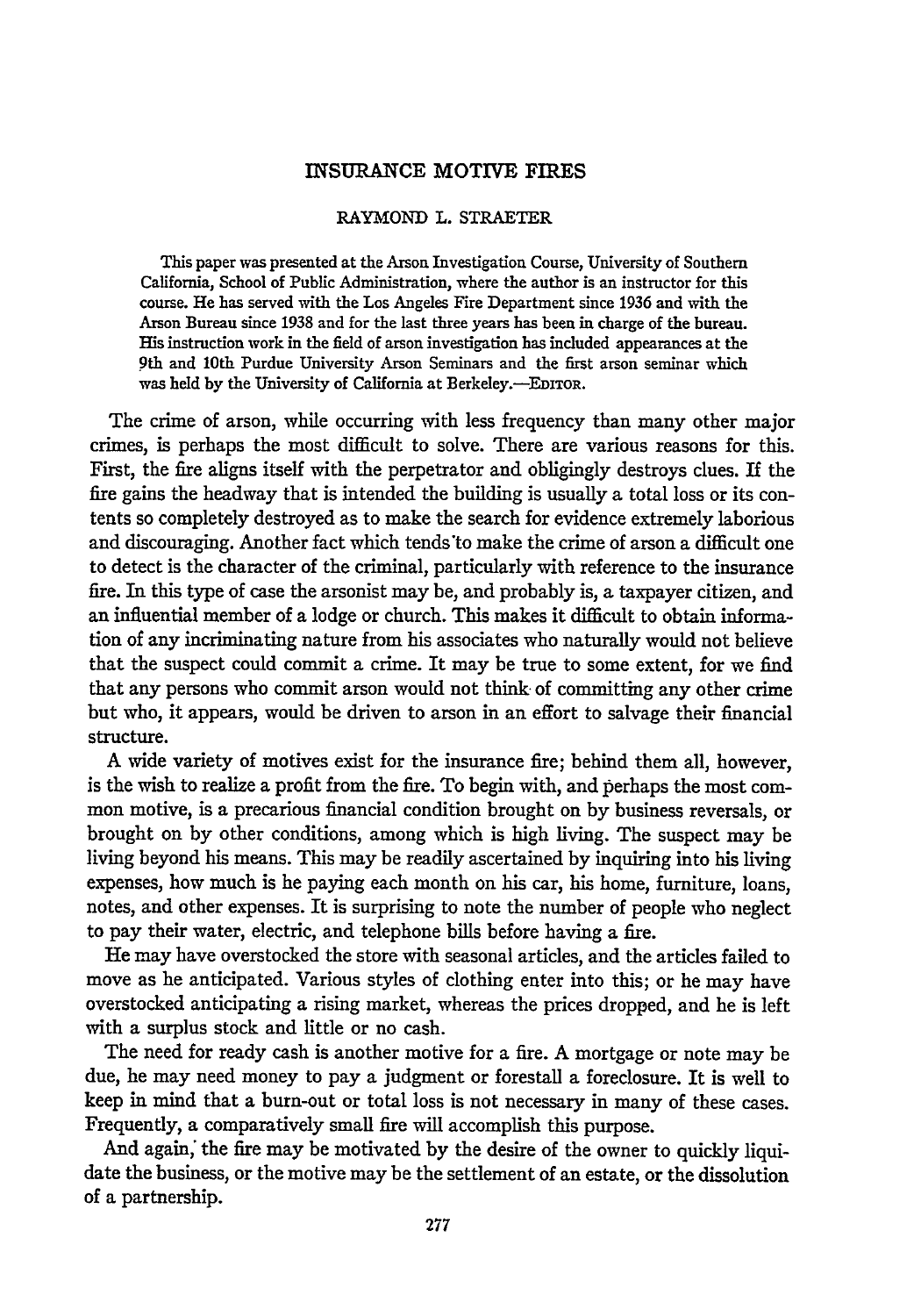Sometimes the owner is unable to keep abreast of his competitors due to his obsolete machinery, and it is his desire for new machinery which is behind the fire.

Or again, expected orders may have failed to materialize or he is unable to obtain raw materials.

A fire may be an easy way out if the manufacturer has a contract to fulfill and is unable to perform his part, and the contract contains a clause to the effect that in the event of a fire the manufacturer is not to be held responsible for unfilled orders.

A fire may be motivated by the fact that the concern has outgrown its present quarters and must move to a larger place, or the present building may have been condemned for sanitary reasons or due to the type of occupancy, or there may be other reasons why the firm wants to move. The owner may have the opportunity to sell the land without the buildings.

Obviously, behind all of these motives is the desire for economic gain. There is another class of fires for economic gain, wherein the insured may be an innocent party. These fires may be caused by insurance adjusters, who anticipate securing the adjustment of the loss for a fee, or by an insurance agent, to stimulate business. Or they may be caused by some person seeking the contract to rebuild or wreck the building, or to obtain employment in the rebuilding or overhauling. These motives are, however, extremely rare. Another motive where the insured is innocent is where the fire is caused by a competitor to eliminate competition. These fires have also been set by persons seeking employment as watchmen, firemen, or policemen.

Of course, it is not necessary to prove the motive, but it is important that the investigator understands the motive while pursuing the investigation. Also the proving of a strong motive goes a long way in securing a conviction. In many arson cases the motive is the most obvious part of the investigation, and the easiest part of the case to establish, while in other cases the motive may not develop until many months after the investigation starts.

Regardless of the motives in the insurance fires, the fire will follow a certain pattern. The modus operandi will vary as to the desired results. In a large building where a complete loss was desired, something must be done to aid the progress of the fire, such as various plants, trails, and inflammables. In a smaller establishment, such as the retail stores, mercantile establishments, garment factories, and other similar businesses, there is seldom the elaborate preparation as would be necessary in larger places. In bygone days the owners of the smaller places used the method of trails and inflammables, but through the passing of time their methods have been greatly improved. In the ordinary type of small business, a quick, hot fire will cause a total loss of most materials such as drug stocks or clothing. This type of fire is easily arranged, and an effort is made to make it appear accidental. Rubbish and litter may be left in a paper carton, the carton placed adjacent to wooden shelving, and a cigarette or match can be tossed into the plant.

If a hotter fire is desired the material to be burned may be saturated with some vegetable oil, or the common fly or moth spray. Frequently the fire is caused by leaving an electric iron on with paper trails leading from the iron to the desired location. Candles and other means to cause a delayed fire may also be used.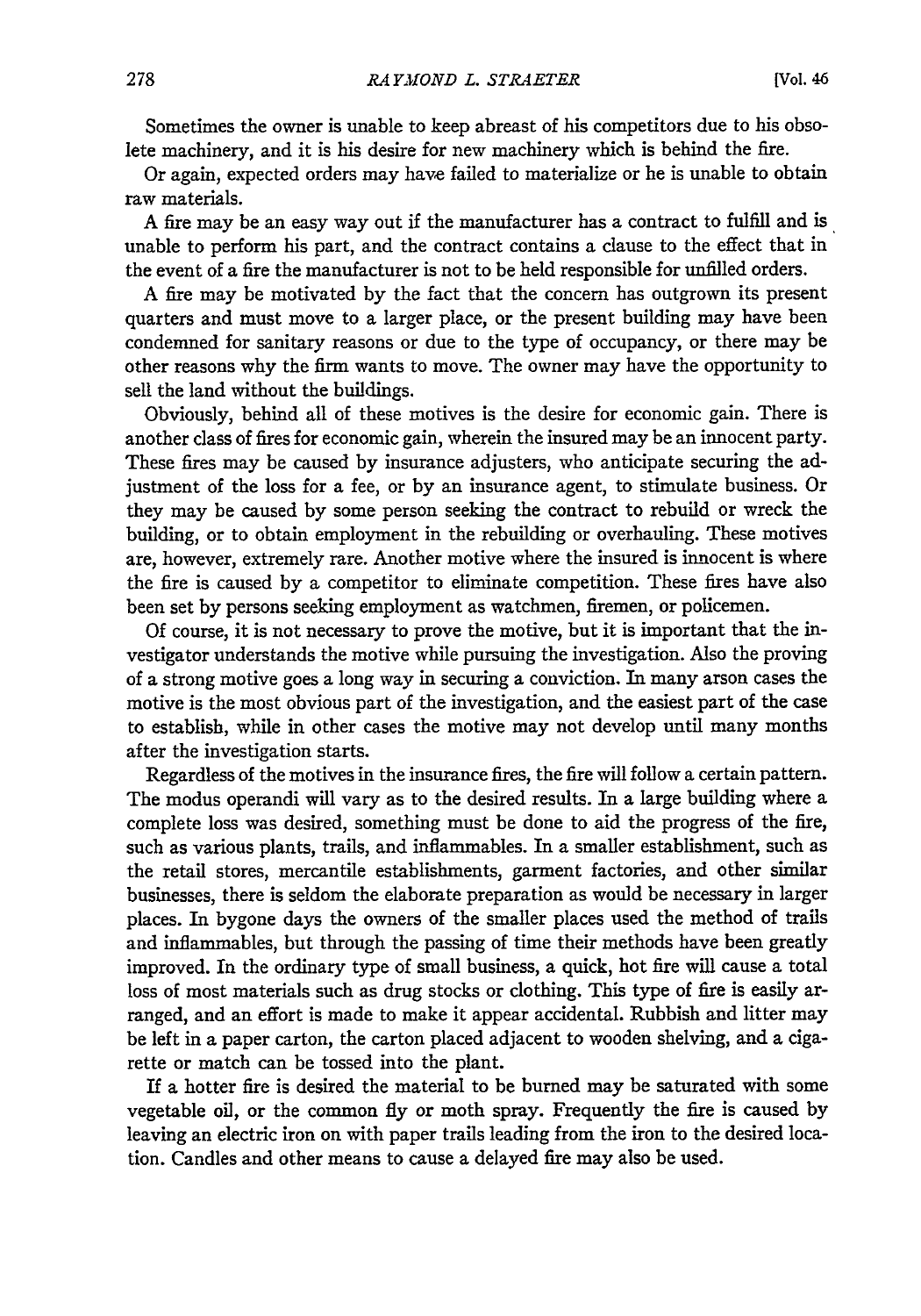The vegetable oil is used because its odor is not noticeable to the firemen on entering the building, nor to the investigators in going through the debris. Its presence on partially burned or unburned material is also difficult to detect by sight or smell, and suspected materials should be analyzed by a chemist. Likewise, the moth spray can be sprayed heavily on the materials and after burning it is hard to detect without a chemical analysis.

It must not be overlooked that most establishments customarily have on hand certain substances that will speed combustion. Machine oil, alcohol, benzine, fly spray, and mothballs are some examples of these. An effort should be made to deter- mine when such supplies were purchased, and in what quantity, and what the normal amount used is. Thus, a comparison can be made with the present supply to determine if any unusual amount of it was used.

In this type of fire the stock is sometimes rearranged shortly before the fire to aid in more complete destruction. Cabinets, tables, and display racks will be moved closer to the point of origin of the fire. Racks of clothing may be covered with paper to insure damage to all garments. Boxes and cartons should be examined to see what is contained therein. Frequently, the contents have been previously taken to another location. Attention should also be paid to the nature of the materials destroyed to determine if it was some out-of-season material. Windows are sometimes plastered over with posters advertising a sale, and this aids the fire in that its discovery is delayed.

In all insurance fires it is necessary to determine who was the last person to leave the premises, and if the door was locked, and who had keys to the doors. It may be necessary to subpoena the persons who have keys, in order to prove that they were not responsible for the fire. Also check the sprinkler system to see if it was tampered with. **If** the place has a burglar alarm system ascertain **if** it was put in operation, and if it was in fact set off by the fire or by the entry of the firemen. The interrogation of the suspect in the insurance fire is conducted with the end in view of establishing the motive, and of course, to fix the blame for the fire.

The questions asked include: How much stock does he carry? Is this the normal amount of stock? How much insurance is carried? **Of** course, it is a suspicious circumstance if the amount of insurance greatly exceeds the value of the stock. When was the policy to expire? Was the amount of the policy recently increased or decreased? How does the number of employees he has now compare with the number he had six months or a year ago? Has anyone been recently discharged? If so, why? Were there any threats made? Is there any labor difficulty? Does he have any enemies? (Some of these questions are intended to prevent him from placing the blame for the fire elsewhere at a later time.) What is the monthly gross business? What is the margin of profit? How do the recent months' business compare with the same months last year?

And then, of course, his financial condition is ascertained from the suspect through questions pertaining to his indebtedness, salaries of employees, accounts payable and receivable, etc.

Also, it is well to find out if he has ever suffered a previous fire, robberies, or bur-